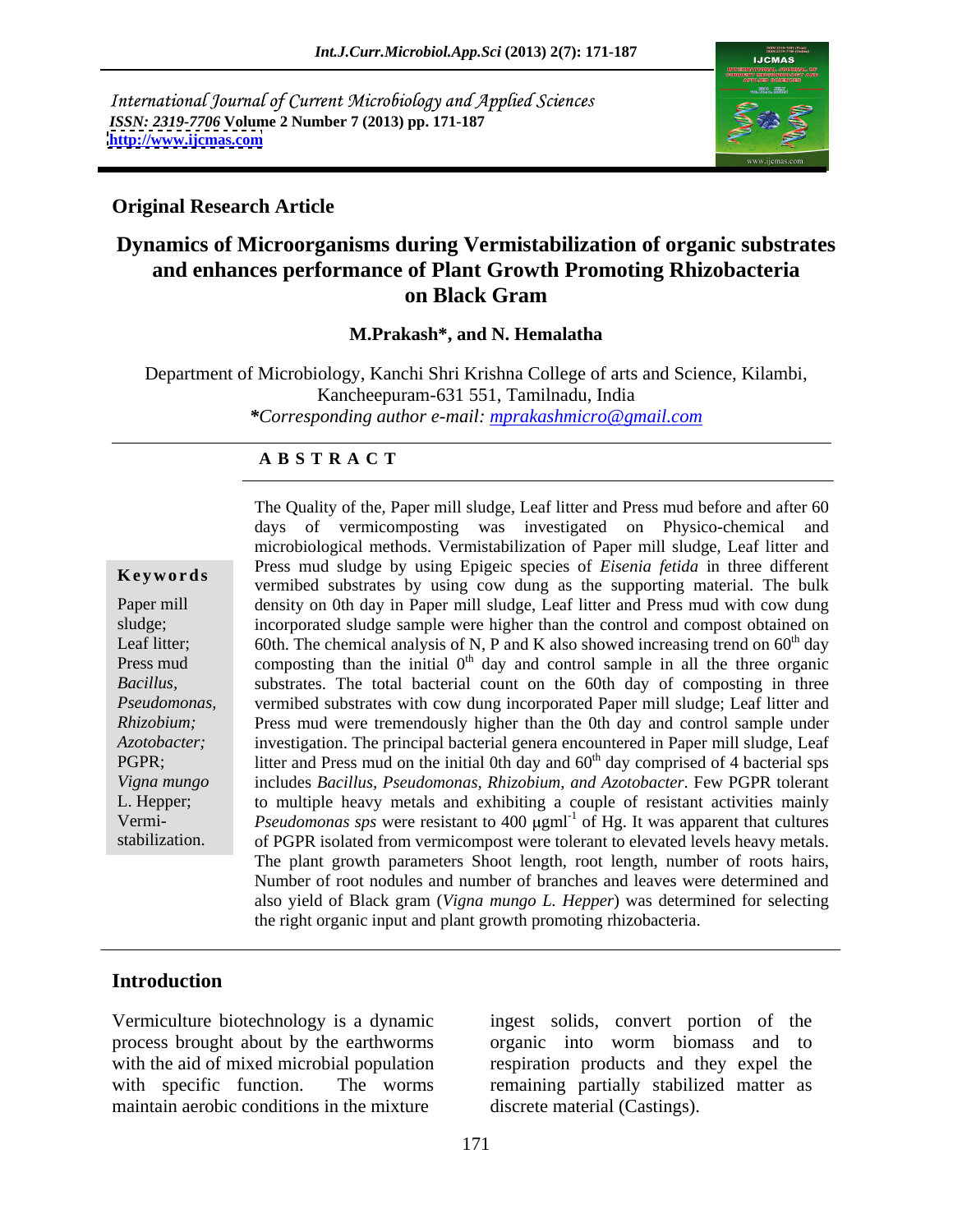Earthworms improve the aeration of soil major by products from sugar factory, microorganism made available to plants. The tonnes of press mud per day. Its The stability of biopores increases with pore diameter and with more nearly contains 1.63% N, 2.52 %, P and 0.55% K

transported by earthworms are those involved in the decomposition of organic materials. Earthworms also consume and transport other beneficial microbial group such as the plant associated mycorrhiza and other root symbiont, biocontrol agents and microbial antogonistics of plants pathogens. Dispersal of nitrogen-fixing with plant roots can also be enhanced by to greater soil depths (Madsen and Alexander, 1982). Earthworm while ingest organic waste and soil, consume heavy metals through their intestine as well as through their skin, therefore concentrating heavy metals in their body. The present study deals with vermiculturing and vermicompost material and influence of

An important waste that emerges out from **Plant Growth Promoting Bacteria** a sugarcane industry in the form of filter

Filter mud (or) press mud is one of the including

by their burrowing activity. They also constitutes 4-5 % of cane weight and 35 influence the porosity of the soil. kg per tonnes of cane. According to recent Earthworms are observed to improve the reports in TamilNadu more than 4 Lakh nature of soil by breaking up organic tonnes of sugar cane is crushed by sugar matter and increasing the amount of factories leading to the production of 100 vertical orientation of pores. on dry weight basis (Patil *et al.,* 1983). Many of the microorganisms are allects the soil property by direct bacteria that form mutalistic association because the commutalistic association earthworm it also enhances the division to apply press mud directly to translocation of Bradyrhizobium japonium and the land or crop. Due to the awareness of earthworm interaction microflora, wastes Epigeic earthworms have the physical, chemical parameters of potential to convent organic wastes into plant growth. and vermiprotein for use as animal feed in tonnes of press mud per day. importance lies in its fertilizer value as it contains 1.63%N, 2.52 %, P and 0.55% K But wax content (8.15%) of press mud affects the soil property by direct application (Thopate *et al*., 1997) and reduces its nutritional value for plant and bacterial growth, it is high rate of direct application (up to 100 tonnes /acre) leads to soil sickness and ground water pollution (Bhawalkar and Bhawalkar, 1992), its organic fraction decomposition requires 5- 7 months under dry natural conditions and it occupies large area of land and create fly menace at dumping areas. Hence it is not advisable to apply press mud directly to the land or crop. Due to the awareness of deleterious effects of chemical fertilizers on soil and environment, in recent years there is an increasing emphasis to develop technology to produce organic manures from agro-industrial and other organic wastes. The microbes and earthworms work as scavengers for agro-industrial wastes. Epigeic earthworms have the valuable vermicompost for plant growth poultry and aquaculture.

# **Plant Growth Promoting Bacteria**

mud or the press mud, there is a major Plant growth promoting bacteria are a disposal problem for the filter mud as heterogeneous group of bacteria that can thought it is fairly rich in organic be found in the rhizosphere, at root nutrients, it finds little use as agricultural surfaces and in association with roots, fertilizer. The primary reason for this is which can improve the extent or quality of the insoluble and imbalanced nature of the plant growth directly and/or indirectly. In nutrient content in it. last few decades a large array of bacteria species of *Pseudomonas*,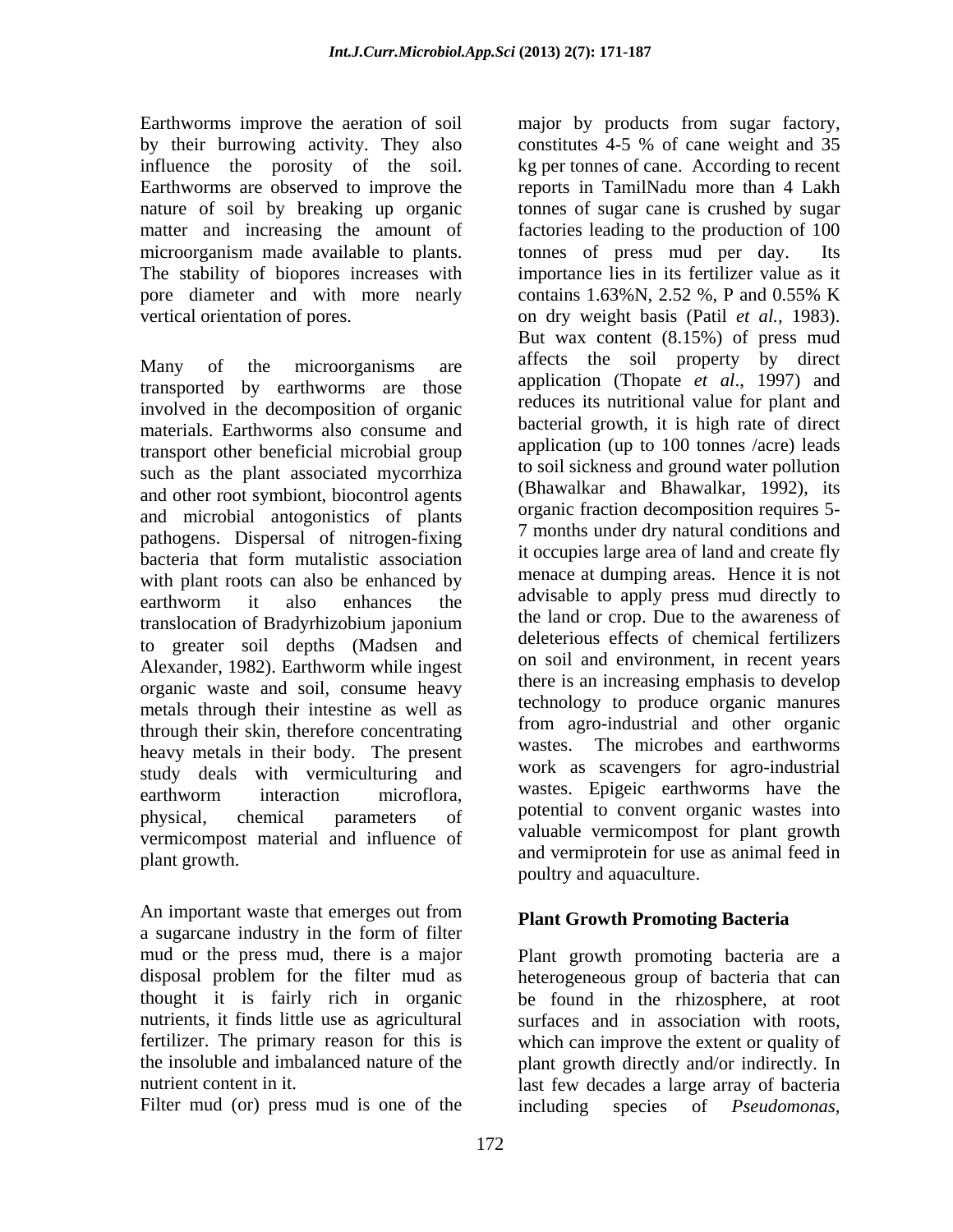*Azospirillum, Azotobacter, Klebsiella,* study, originally collected from culture *Enterobacter, Alcaligenes, Arthrobacter,* bank of the Department of Biology, *Burkholderia, Rhizobium,* Gandhigram Rural University, Tamilnadu *Flavobacteriaum, Bacillus* and *Serratia* was mass multiplied in cowdung and used have reported to enhance plant growth for the study. (Kloepper *et al*., 1989; Okon and Labandera-Gonzalez, 1994; Glick, 1995). **Vermistabilization of Paper mill sludge,**  The direct promotion by plant growth **Leaf litter, and Press mud** promoting bacteria entails either providing the plant with plant growth promoting substances that are synthesized by the bacterium or facilitating the uptake of The Paper mill sludge, Leaf litter, and certain plant nutrients from the Press mud was mixed with standard environment. The indirect promotion of plant growth occurs when plant growth standard plastic tubs occupying about 3kg promoting prevent deleterious effects of of the materials. The each preone or more phytopathogenic decomposed substrates were mixed with

The raw materials, Paper mill sludge (PMS) was collected from Wall's Paper Packaging Ltd., Chennai and transported

Leaf litters of Teak tree (*Tectona grandis*) Kancheepuram, Tamil Nadu and subjected to initial decomposition in rectangular 75cm×60cm×45cm size by sprinkling water, regular mixing and turning of the substrates for 15 days. The cowdung (CD) was collected from nearby cattle sheds in fresh form and allowed to stabilize for one week and used for the study. The The samples for analysis were taken out stabilization of cowdung was done to make it acceptable by the worms. the start of the experiment, then after 15

The Pressmud (PM) was collected from Thiruvannamalai District, TamilNadu. The earthworm, *Eisenia fetida* for the

for the study.

# **Leaf litter, and Press mud**

### **Vermicultural Tub Treatment Process**

microorganisms. cow-dung in 1:1 ratio on dry weight basis **Materials and Methods** 15cm size with six replicates for a period **Collection of Materials** carried out in an environmentally to the laboratory. the surface daily. Each tray containing (LLT) were collected from *Eisenia fetida* were inoculated manually in draining cement tanks of laboratory. The bedding material upper Press mud was mixed with standard bedding material and introduced into of the materials. The each pre in separate plastic trays of 45cm x 35cm x of 2 months. Vermicomposting was controlled experimental chamber at a temperature of  $27\pm1\degree C$  and the vermibeds were maintained to contain a moisture level of (65-75%) by sprinkling water over vermibed substrate was introduced with 60 adult Epigeic species of Earthworm *Eisenia fetida* were inoculated manually in selected bedding materials in plastic tubs. The culture tubs were placed Indoor in the surface was covered with wire mesh to avoid entry of predators.

### **Sample collection and processing**

The Sugar Mills Ltd., located in days was taken as the standard for taking from the vermicomposting plastic tub at days, 30 days, 45 days and lastly, after 60 days. That is, a time interval of fifteen out the samples.

### **Nutrient analysis**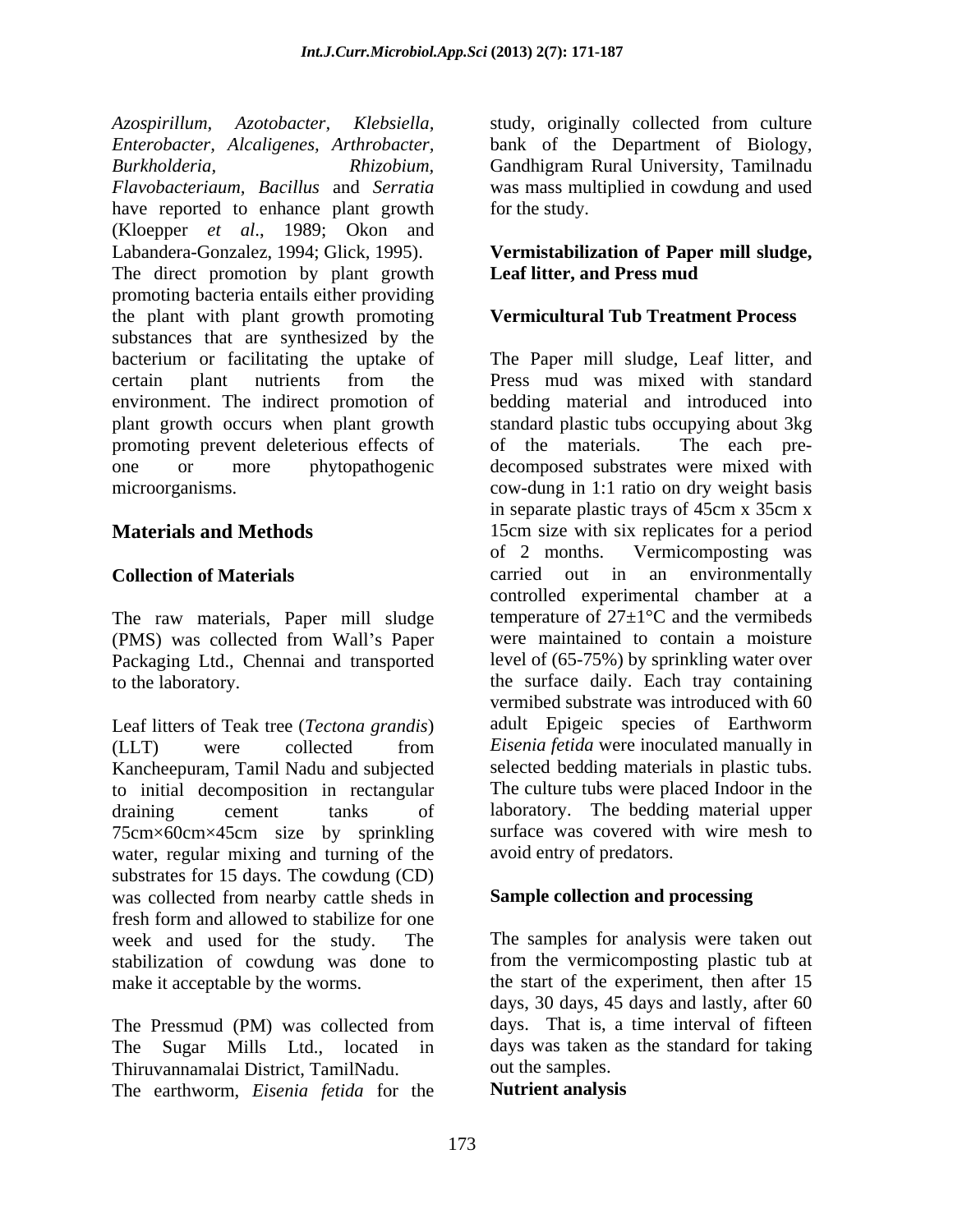Samples from vermibed substrates (LLM colony counter. + CD) and vermicompost were dried, ground and sieved. The pH and electrical **Isolation of Plant Growth Promoting** conductivity were determined by the **Rhizobacteria** method of Jackson (1973) in distilled water solution. Moisture was determined The Paper mill sludge, Leaf litter, and by heating a sample of known weight (5 g) Press mud vermicompost was collected placed in a moisture bottle, till constant and subjected for the isolation of Plant weight in an electric oven at 70°C, and deducting the loss in weight. The determination of organic carbon was media; Rhizobium was isolated on yeast carried out as per the procedure of Walkley and Black (1934); total nitrogen, Jensen's medium, Pseudomonas on phosphorus, potassium, sodium, calcium, magnesium, sulphur, copper, zinc, iron nutrient agar. Bacterial cultures were and manganese were determined maintained on the respective slants. according to standard methods as described by Jackson (1973) and Tandon **Biochemical characterization of** (1993); C/N ratio was calculated by rhizobacteria dividing the percentage of carbon estimated for the sample by the percentage Selected isolates of *Bacillus*, of nitrogen estimated for the same sample; *Pseudomonas, Azotobacter* and *Rhizobium* the same procedure was used to estimate were biochemically characterized by C/P ratio. The percent increase/decrease of Gram's reaction, carbohydrate various physico-chemical (nutrient) fermentation, oxidase test, O-F test, H<sub>2</sub>S parameters over the worm-unworked production, IMViC tests, NO<sub>2</sub> reduction, substrates was calculated  $[(A - B/A) \times$  starch and gelatin hydrolysis as per the 100; where A = values in the worm-<br>standard methods (Cappuccino and worked substrate,  $B =$  values in the wormunworked substrate].

# **Microbiological analysis**

One gram of each sample was transferred to test tubes containing sterilised water and serial dilutions were made. This was Indole acetic acid (IAA) production was used as inoculum and 1.0 ml was detected as described by Brick *et al.,* transferred to Petri plates containing (1991). Bacterial cultures were grown for Nutrient agar media, Rose Bengal agar and Kenknight's media respectively for the enumeration of bacteria, fungi and actinomycetes in triplicate and incubated cultures were centrifuged at 3000 rpm for for 24 hrs, 72 hrs and one week 30 min. The supernatant (2 ml) was mixed respectively. At intervals, colony-forming

total counts on the incubated plates using a colony counter.

# **Rhizobacteria**

growth promoting rhizobacteria. All the bacteria were isolated on their respective extract mannitol agar, Azotobacter on Jensen's medium, Pseudomonas on Cetrimide medium and Bacillus on

### **Biochemical characterization of rhizobacteria**

Selected isolates of *Bacillus, Pseudomonas, Azotobacter* and *Rhizobium* Gram's reaction, carbohydrate standard methods (Cappuccino and Sherman, 1992).

### **Characterization of rhizobacteria for PGPR**

# **Production of Indole acetic acid**

units (CFU) were determined by making and 4 ml of the Salkowski reagent (50 ml,72 h (Azotobacter and Rhizobium) and 48 h (Pseudomonas and Bacillus) on their respective media at 36±2 °C. Fully grown with two drops of orthophosphoric acid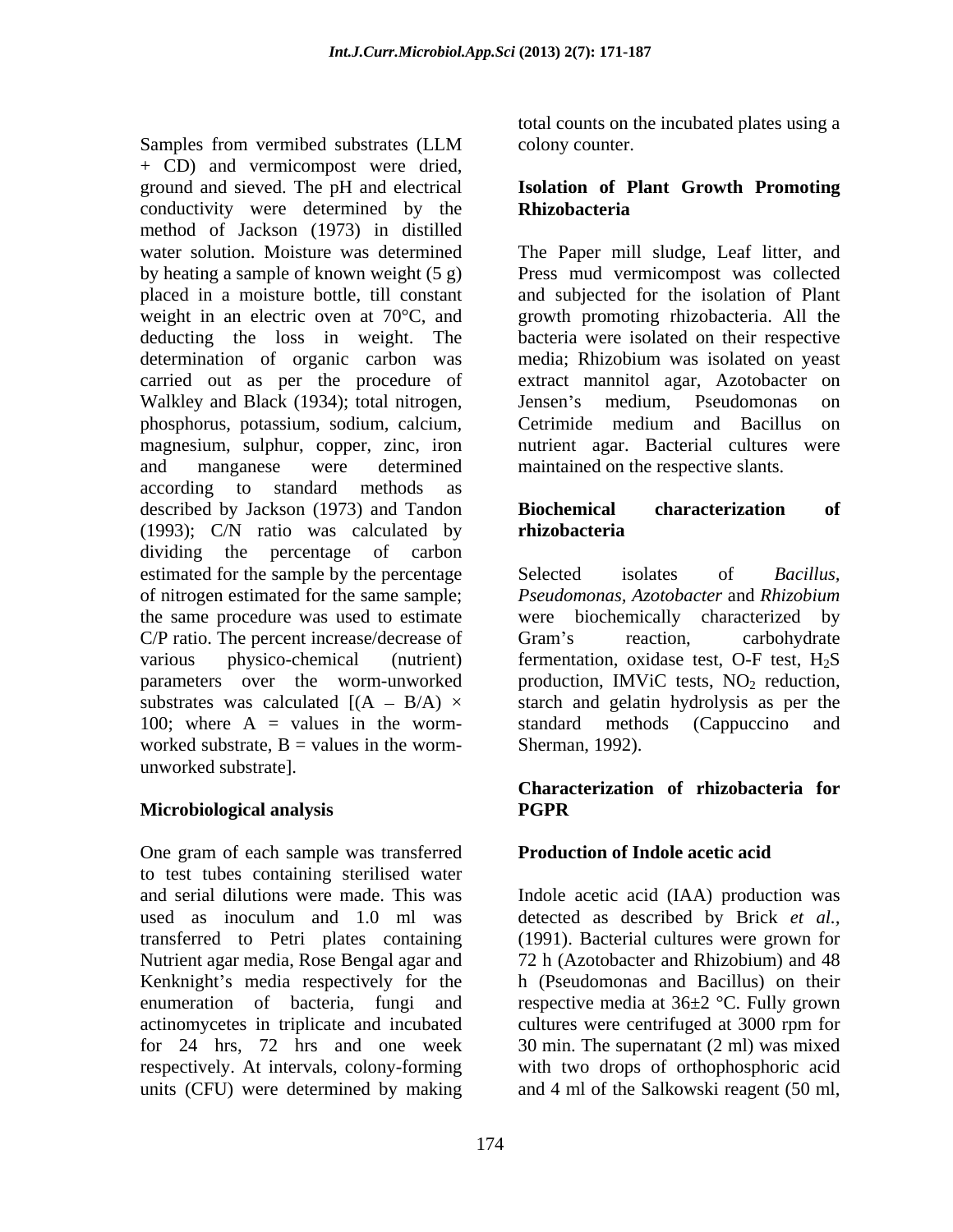35% of perchloric acid, 1 ml  $0.5$  M FeCl<sub>3</sub> solution). Development of pink colour indicates IAA production.

Bacterial isolates were tested for the Freshly prepared agar plates were production of ammonia in peptone water. <br>amended with various soluble heavy metal Freshly grown cultures were inoculated in salts namely Hg, Cu, Pb, Zn and Cr, at 10 ml peptone water in each tube and various concentrations ranging from 100 incubated for 48–72 h at  $36\pm2$  °C. to 400  $\mu$ g ml<sup>-1</sup> were inoculated with Nessler's reagent (0.5 ml) was added in overnight grown cultures. Heavy metal each tube. Development of brown to tolerance was determined by the yellow colour was a positive test for appearance of bacterial growth after ammonia production (Cappuccino and incubating the plates at room temperature Sherman, 1992). **Example 24-48h**.

## **Production of HCN and Catalase**

All the isolates were screened for the **Physico-Chemical Characteristics of** production of hydrogen cyanide by adapting the method of Lorck (1948). Briefly, nutrient broth was amended with Table 1 shows the Physico - chemical 4.4 g glycine/l and bacteria were streaked characteristic of paper mill sludge during on modified agar plate. A Whatman filter 60 days at composting using *Eisenia fetida*  paper no. 1 soaked in 2% sodium with control as comparative sample. The carbonate in 0.5% picric acid solution was pH of the sample gradually increased from placed at the top of the plate. Plates were 6.5 to 7.8. The bulk density was reduced sealed with parafilm and incubated at from 0.66 to 0.50. The pore space,  $36\pm2$  °C for 4 days. Development of moisture content and electrical orange to red colour indicated HCN conductivity (EC) showed an increasing production. Bacterial cultures were grown trend from 62.05 to 73.52%, from 56.4 to in a nutrient agar medium for 18-24 h at 62.3 and from 1.16 to 1.32 respectively. 36±2 °C. The cultures were mixed with The chemical analysis of the paper mill appropriate amount of  $H_2O_2$  on a glass sludge showed well marked increase in the

Neilands (1987) using blue agar plates sample. The pH increased from 7.02 to Orange halos around the colonies on blue were indicative for siderophore production.

### **Heavy metal tolerance**

**Production of ammonia** for their resistance to heavy metals by agar The selected bacterial strains were tested dilution method (Cervantes *et al.*, 1986).<br>Freshly prepared agar plates were were inoculated with tolerance was determined by the  $for 24-48h.$ 

# **Results and Discussion**

# **vermicomposting**

slide to observe the evolution of oxygen. levels of N, P, K, Ca, Mg, Fe, and Zn. moisture content and electrical

**Siderophore production** Table 1 indicates the physico - chemical Siderophore production was detected by subjected to vermicomposting using the universal method of Schwyn and *Eisenia fetida* with a comparative control containing the dye chrom azole S  $(CAS)$ . 7.42. The bulk density reduced from 0.72 characteristics of Leaf litter of Teak sample. The pH increased from 7.02 to to 0.60.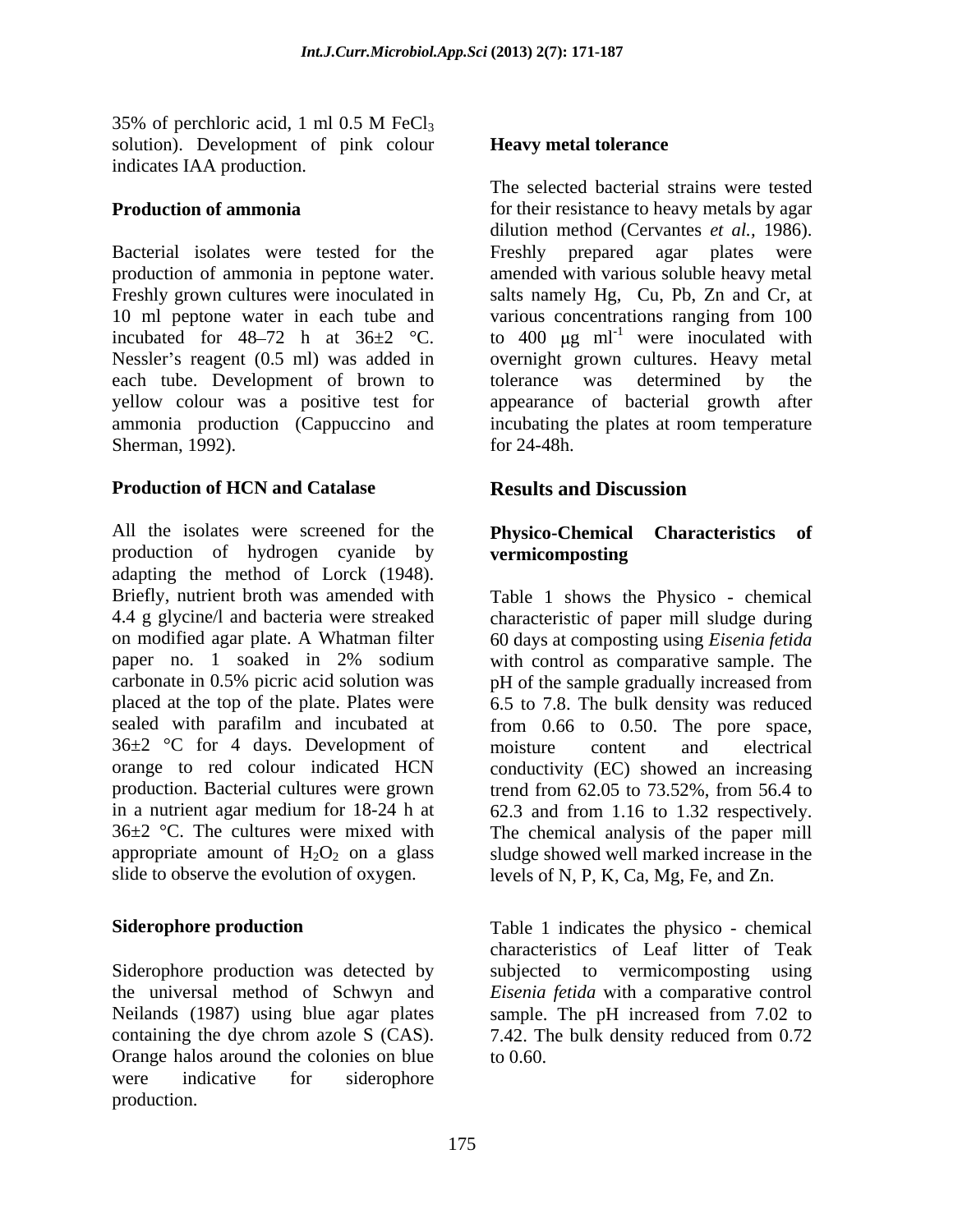| S.No     | <b>Parameter</b>                    |                | Paper mil sludge |                |                | <b>Leaf litter (Teak)</b> |                |                | <b>Press mud</b> |                |
|----------|-------------------------------------|----------------|------------------|----------------|----------------|---------------------------|----------------|----------------|------------------|----------------|
|          |                                     | <b>Initial</b> | Final            | <b>Control</b> | <b>Initial</b> | Final                     | <b>Control</b> | <b>Initial</b> | Final            | <b>Control</b> |
|          | pH                                  | 6.53           | 7.80             | 6.80           | 7.02           | 7.32                      | 7.10           | 7.40           | 7.65             | 7.12           |
|          | Electrical<br>conductivity $(ds/m)$ | 1.16           | 1.32             | 1.10           | 1.22           | 1.40                      | 1.20           | 1.28           | 1.42             | 1.20           |
|          | <b>Bulk</b> density                 | 0.66           | 0.50             | 0.60           | 0.72           | 0.60                      | 0.70           | 0.76           | 0.58             | 0.74           |
|          | Pore space $(\%)$                   | 62.05          | 73.52            | 63.20          | 68.13          | 79.22                     | 67.20          | 60.10          | 81.24            | 60.20          |
|          | Moisture<br>content<br>(% )         | 56.4           | 62.3             | 56.8           | 58.4           | 68.3                      | 58.8           | 57.4           | 68.20            | 56.8           |
|          | <sup>1</sup> Organic Carbon         | 28.48          | 25.6             | 27.89          | 30.48          | 24.6                      | 30.89          | 34.48          | 25.6             | 32.89          |
|          | Nitrogen %                          | 1.20           | 1.96             | 1.16           | 1.10           | 1.88                      | .12            | 1.18           | 1.92             | 1.12           |
|          | Phosphorus %                        | 3.25           | 4.39             | 3.11           | 3.05           | 3.98                      | 3.08           | 3.18           | 3.98             | 3.08           |
| $\Omega$ | Potassium %                         | 1.40           | 1.80             | 1.10           | 1.28           | 1.60                      | 1.20           | 1.38           | 1.72             | 1.30           |
| 10       | Calcium (%)                         | 2.30           | 3.13             | 2.15           | 2.10           | 3.02                      | 2.12           | 2.58           | 3.62             | 2.18           |
| 11       | Magnesium (%)                       | 0.46           | 0.67             | 0.44           | 0.34           | 0.60                      | 0.32           | 0.38           | 0.72             | 0.36           |
| 12       | Iron(ppm)                           | 184.0          | 199.0            | 180.0          | 168.0          | 189.0                     | 170.0          | 178.0          | 192.0            | 174.0          |
| 13       | Copper(ppm)                         | 17.0           | 19.0             | 12.0           | 14.0           | 18.0                      | 13.0           | 16.0           | 21.0             | 14.0           |
| 14       | $\mid$ Zinc(ppm)                    | 61.0           | 63.0             | 56.0           | 58.0           | 60.0                      | 56.0           | 60.0           | 64.0             | 58.0           |
| 15       | $C/N$ ratio                         | 23.73          | 13.06            | 24.03          | 27.70          | 13.08                     | 27.58          | 29.22          | 13.33            | 27.58          |
| 16       | $C/P$ ratio                         | 8.76           | 5.83             | 9.00           | 9.99           | 6.18                      | 10.02          | 10.84          | 6.43             | 10.02          |

# **Table.1** Physico - chemical characteristic of Paper mil sludge, Leaf litter (Teak) and Press mud during the composting period using the *Eisenia fetida* on comparison with control sample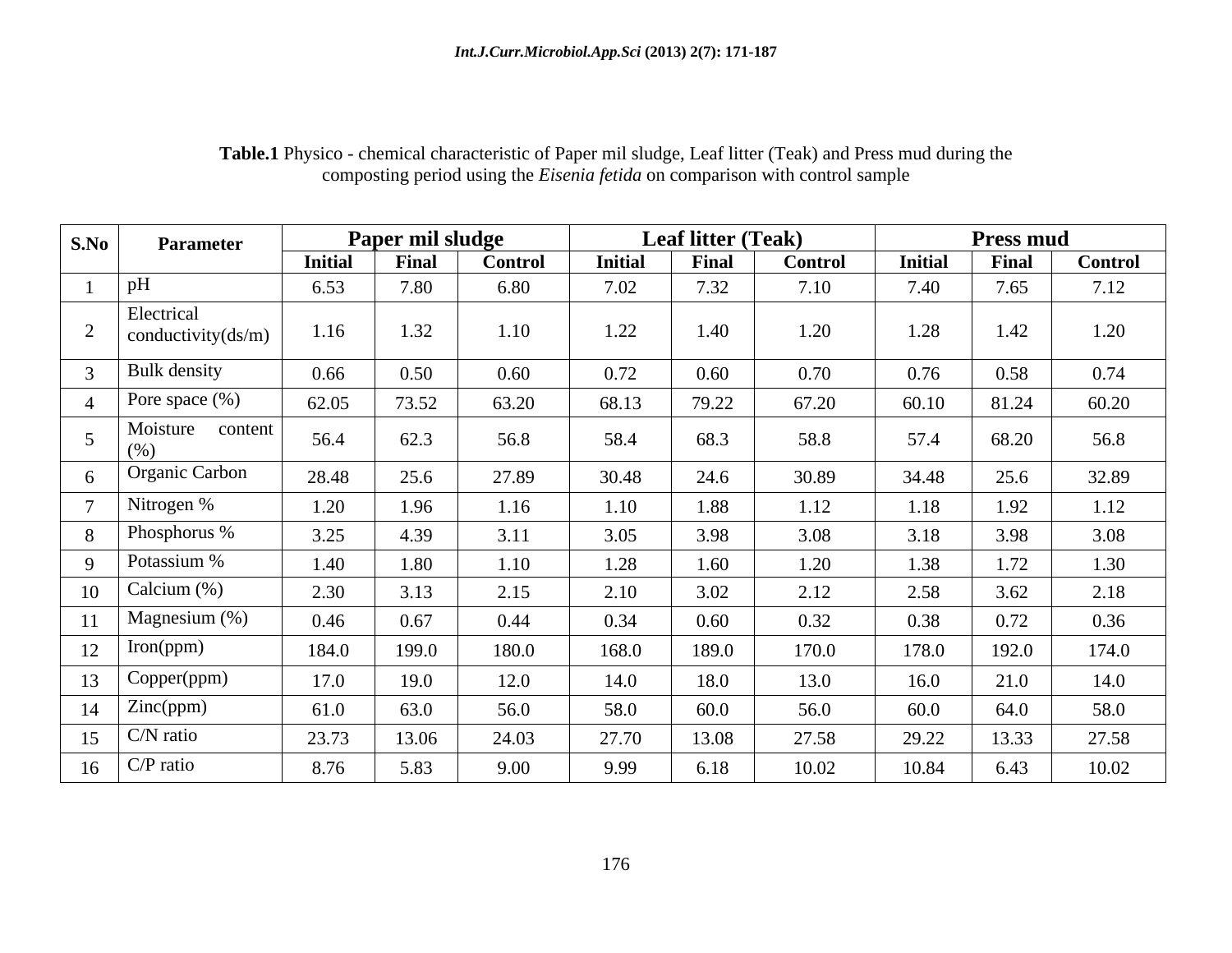The pore space, moisture content, and Electrical conductivity showed an increasing trend from 68.13 to 79.22 and well marked increase in the levels of N, P,

Table 1 shows the physico - chemical characteristics of press mud subjected to litter and press mud have been presented vermicomposting using *Eisenia fetida* with a comparative control sample. The pH increased from 7.40 to 7.65. The bulk density reduced from 0.76 to 0.58. The Root Length pore space, moisture content, and Electrical conductivity showed an All the treatments were significantly increasing trend from 60.10 to 81.24 and increasing their efficiency on the growth from 57.40 to 68.20 and 1.28 to 1.42. The of roots. Here, this experiment showed the chemical analysis of the press mud best performance of T3 (24.9 cm) showed well marked increase in the levels followed by T1 (22.8cm) and T2 (22.5) of N, P, K, Ca, Mg, Fe, and Zn. Table 4 than T0 as control having 22 cm in  $90<sup>th</sup>$ shows the total microbial population count during the process of vermicomposting with reference to the control.

The microbial load showed on  $0^{\text{th}}$ ,  $15^{\text{th}}$ , This simple experiment was conducted to The microbial load showed on  $0^{\text{th}}$ ,  $15^{\text{th}}$ , This simple experiment was conducted to  $30^{\text{th}}$ ,  $45^{\text{th}}$ , and  $60^{\text{th}}$  day. The vermicompost find out the effect of plant growth  $30^{\text{th}}$ ,  $45^{\text{th}}$ , and  $60^{\text{th}}$  day. The vermicompost of *E. fetida* worked compost showed maximum population of bacteria, fungi the shoot length over uninoculated control. and actinomycetes whereas in control In this experiment, the treatment T3 (41.8 decreased number of microbial population cm) showed the best performance than the (Figures .1,2 & 3). Total microbial T1 (41.2 cm) followed by T2 (39) and population count in the Earthworm gut on the initial day i.e  $0<sup>th</sup>$  day and final day i.e  $\mu$  day and final day i.e  $60<sup>th</sup>$  day. The earthworm gut load was **Number of Roots hairs** also found to be in an increasing order. Table 2, 3 indicates Morphological and characterization for Plant Growth increased the number of root hairs growth Promoting Rhizobacteria. Table 4 shows over the control. In this experiment, the T3 the tolerance of metals Heavy Metals (79) and T1 (79), showed the good (Hg,Cu, Pb, Zn ,Cr) tolerance performance than the T2 (76) and T1 as a among PGPR isolated from Vermicompost (heavy metals range  $100$  to  $400 \mu$ g ml $-1$ ).

## **Physiological parameters analysis**

from 58.40 to 68.30 and 1.22 to 1.40. The Plant growth promoting Rhizobacteria chemical analysis of the leaf litter showed along with an uninoculated control in K, Ca, Mg, Fe, and Zn. which were treated with organic inputs The results on the effect of inoculation of black gram (*Vigna mungo L. Hepper*) like vermicompost which were Vermistabilised of paper mill sludge, leaf the data in Table 5 and 6.

# **Root Length**

th day of plant growth.

# **Shoot length**

th  $1.5$ <sup>th</sup>  $\ldots$   $\ldots$   $\ldots$   $\ldots$   $\ldots$ the  $\pi$  is the set of  $\pi$  is the set of  $\pi$  $, 45<sup>th</sup>$ , and  $60<sup>th</sup>$  day. The vermicompost find out the effect of plant growth promoting rhizobacteria which increased treatment T0 as a control (32cm).

### **Number of Roots hairs**

Plant growth promoting Rhizobacteria control (70).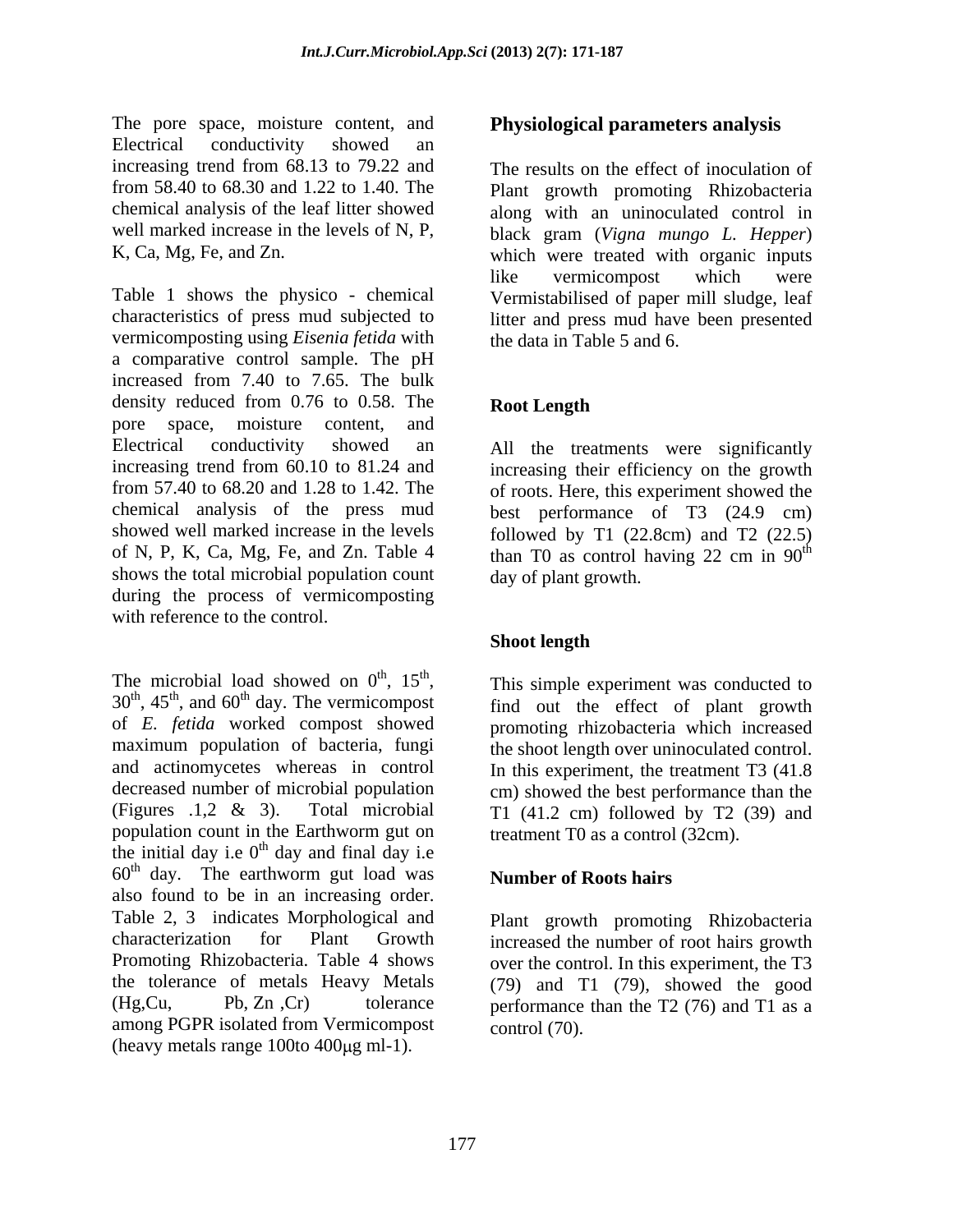### *Int.J.Curr.Microbiol.App.Sci* **(2013) 2(7): 171-187**

|                                                                                                                 |                       | Table.2 Morphological and biochemical characterization for Plant<br>Growth Promoting Rhizobacteria |                                   |                         |
|-----------------------------------------------------------------------------------------------------------------|-----------------------|----------------------------------------------------------------------------------------------------|-----------------------------------|-------------------------|
| Morphological and<br>biochemical<br>characterization                                                            | <b>Bacillus</b><br>sp | Pseudomonas<br>sp                                                                                  | $A$ zotobacter<br>sp              | Rhizobium sp            |
| <b>Grams</b> reaction                                                                                           | $G +ve$               | $G -ve$                                                                                            | $G -ve$                           | $G -ve$                 |
| Shape                                                                                                           | rods                  | rods                                                                                               | rods                              | rods                    |
| Pigments                                                                                                        | $\sim$                | $+$                                                                                                | $+$                               | $+$                     |
| Lactose                                                                                                         | $+$                   | $\sim$ $-$                                                                                         | $+$                               | $+$                     |
| Dextrose                                                                                                        | $+$                   |                                                                                                    | $+$                               | $\sim$ $-$              |
| Sucrose                                                                                                         | $+$                   | $+$                                                                                                | $+$                               | $\sim$ $-$              |
| Mannitol                                                                                                        | $+$                   | $\sim$                                                                                             | $+$                               | $+$                     |
| Oxidase                                                                                                         | $\sim$                |                                                                                                    | $+$                               | $+$                     |
| OF test                                                                                                         | $\sim$ $ \sim$        |                                                                                                    | $+$                               | $\sim$ $ \sim$          |
| H2S production                                                                                                  | $\sim$ $ \sim$        |                                                                                                    | $\sim$                            | $+$                     |
| Indole                                                                                                          | $\sim 100$            | $\sim$ $ \sim$                                                                                     | $+$                               | $+$                     |
| Methyl red                                                                                                      | $\sim$ $ \sim$        | $\sim$ $-$                                                                                         | $+$                               | $+$                     |
| Vogues Proskauer                                                                                                | $+$                   | $\sim$ $-$                                                                                         | $+$                               | $+$                     |
| Citrate utilization                                                                                             | $+$                   |                                                                                                    | $+$                               | $\sim$                  |
| Nitrate reduction                                                                                               | $+$                   |                                                                                                    | $+$                               | $+$                     |
| Starch hydrolysis                                                                                               | $+$                   |                                                                                                    | $+$                               | $+$                     |
| Gelatin hydrolysis                                                                                              |                       | $\sim$                                                                                             | $\sim$                            | $\sim$                  |
| 200<br>-180<br>160<br>140<br>$\sum_{1}^{120}$<br>$\frac{1}{3}$ 100<br>80 <sub>1</sub><br>60<br>$40 -$<br>$20 -$ |                       | Figure.1 Total bacterial count on paper mill sludge, leaf litter and press mud<br>圈                | Ŝ                                 | <b>PROPERTY</b><br>RZN. |
|                                                                                                                 | 15                    | 30 <sup>°</sup>                                                                                    | 45                                | 60                      |
| D PAPER MILL SLUDGE                                                                                             |                       | <b>Example 1</b><br>The LEAFLITTER                                                                 | <u>ing in days</u><br>□ PRESS MUD | <b>E CONTROL</b>        |

# Growth Promoting Rhizobacteria

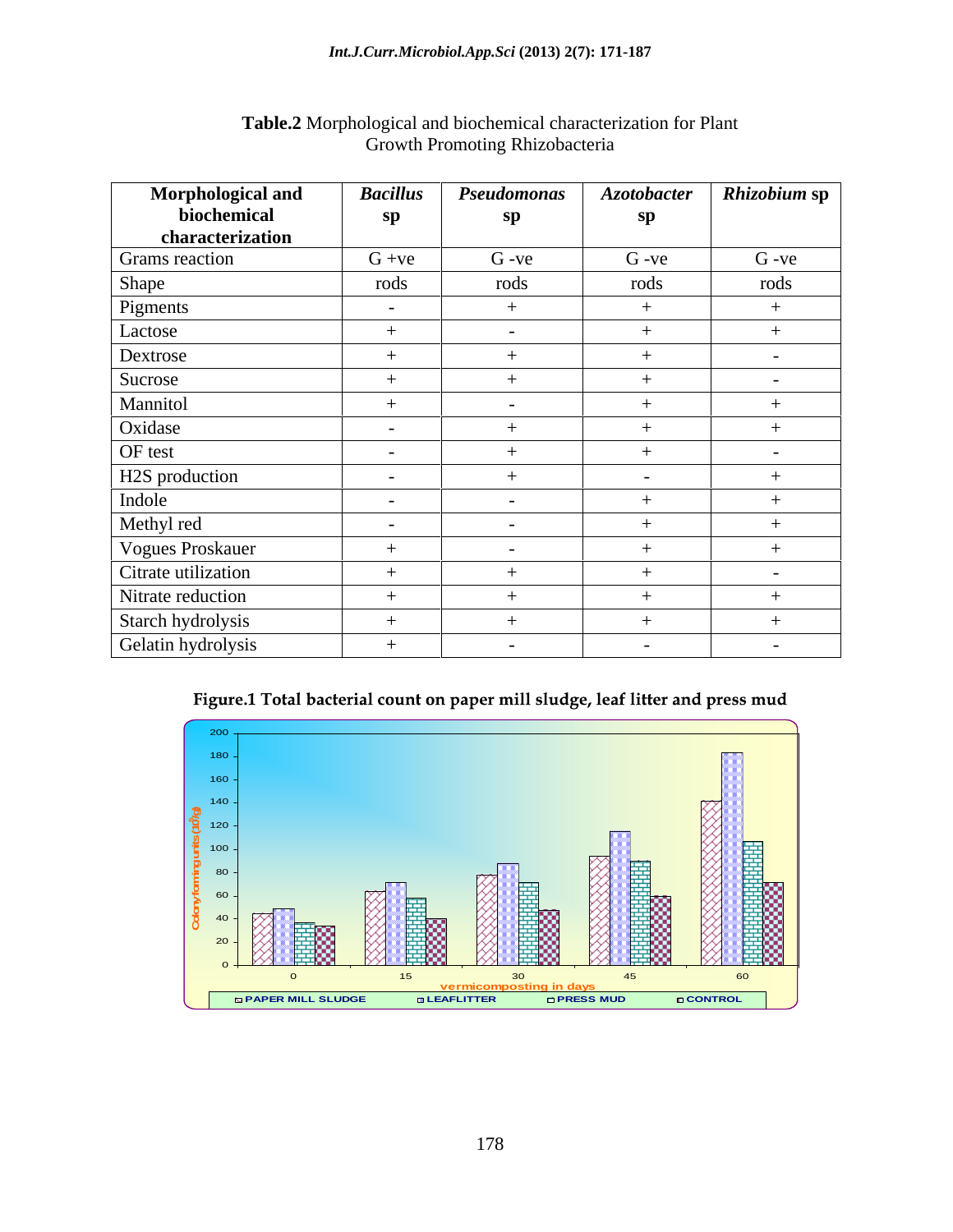

Figure.2 Total fungal count on paper mill sludge, leaf litter and press mud



Chart.3 Total actinomycetes on paper mill sludge, leaf litter and press mud

Table.3. PGPR Characterization

| <b>PGPR Characterization</b>  | <b>Bacillus</b> | Pseudomonas | $ $ Azotobacter | $\vert$ Rhizobium |
|-------------------------------|-----------------|-------------|-----------------|-------------------|
| <b>IAA</b> Production         |                 |             |                 |                   |
| Ammonia Production            |                 |             |                 |                   |
| <b>Catalase Production</b>    |                 |             |                 |                   |
| <b>Siderophore Production</b> |                 |             |                 |                   |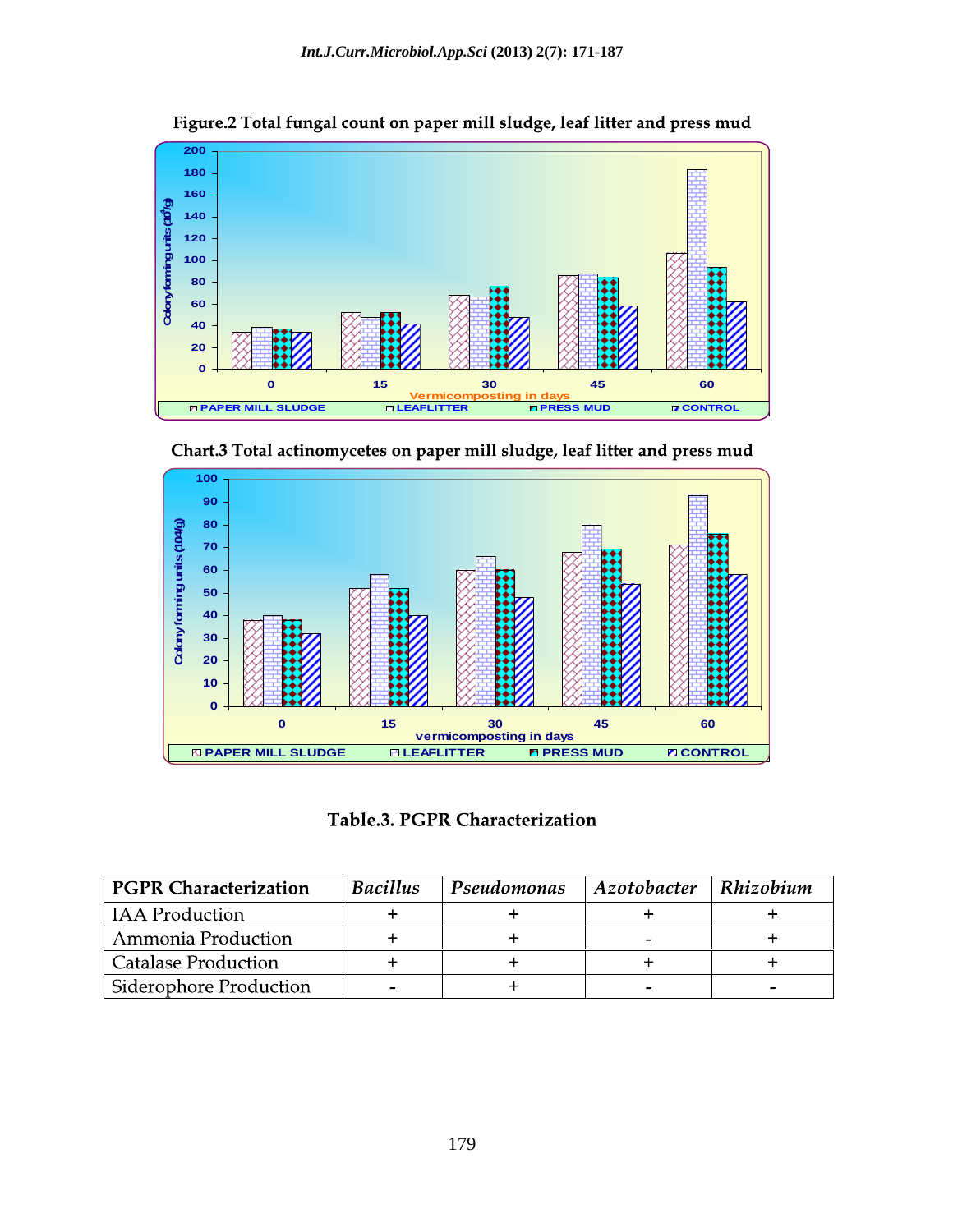|                                      |              |          |     |                           |     |     |                                                 |                                                      |     |                | Heavy Metals (µg ml-1)        |                                                                     |                     |                 |                               |     |                 |                                                               |
|--------------------------------------|--------------|----------|-----|---------------------------|-----|-----|-------------------------------------------------|------------------------------------------------------|-----|----------------|-------------------------------|---------------------------------------------------------------------|---------------------|-----------------|-------------------------------|-----|-----------------|---------------------------------------------------------------|
| S.No   Bacterial genus               |              | Hg       |     |                           |     | Cu  |                                                 |                                                      |     |                | <b>Pb</b>                     |                                                                     |                     | Zn              |                               |     | $\mathbf{C}$ r  |                                                               |
|                                      |              |          |     |                           |     |     |                                                 |                                                      |     |                |                               |                                                                     |                     |                 |                               |     |                 | 10 20 30 40 10 20 30 40 100 20 300 40 10 20 30 40 10 20 30 40 |
|                                      |              | <u>v</u> |     |                           |     |     | $\overline{0}$<br>$\vert 0 \vert$               |                                                      |     | $\overline{0}$ |                               | $\overline{0}$                                                      |                     |                 |                               |     |                 |                                                               |
| <b>Bacillus</b> sps                  | $+$          | $+$      | $+$ | $\sim$ 100 $\mu$          | $+$ | $+$ | $\sim$ $\sim$                                   | $\sim$ $-$                                           | $+$ | $+$            | $+$                           | $\sim$ 100 $\mu$                                                    |                     | $  +   +   +  $ | $\sim$ $ \sim$                | $+$ | $+$             |                                                               |
|                                      |              |          |     |                           |     |     |                                                 |                                                      |     |                |                               |                                                                     |                     |                 |                               |     |                 |                                                               |
| $\mid$ Pseudomonas sps $\mid + \mid$ |              |          |     |                           |     |     | +  +  +  +  +  +  +  +                          |                                                      |     | $+$            | $+$ $-$                       | $\mathbf{u}^{\prime} = \mathbf{u}^{\prime}$ , $\mathbf{u}^{\prime}$ | $+$ $+$             | $\mathbf{r}$    | $\sim$                        | $+$ | $+$             | $\mathbf{L} = \mathbf{L} \times \mathbf{L}$                   |
|                                      |              |          |     |                           |     |     |                                                 |                                                      |     |                |                               |                                                                     |                     |                 |                               |     |                 |                                                               |
| Azotobacter sps                      |              |          |     | $+$ $+$ $  +$ $+$         |     |     | $\vert - \vert - \vert + \vert + \vert + \vert$ |                                                      |     |                | $1 - 1 - 1 + 1 + 1 -$         |                                                                     |                     |                 | $\mathbf{I}$ and $\mathbf{I}$ |     | $  +   +   +  $ |                                                               |
|                                      |              |          |     |                           |     |     |                                                 |                                                      |     |                |                               |                                                                     |                     |                 |                               |     |                 |                                                               |
| Rhizobium sps                        | $+$ $\qquad$ | $+$      |     | $\mathbf{I} = \mathbf{I}$ | $+$ | $+$ | $\sim$ $-$                                      | $\left  \begin{array}{cc} - & \end{array} \right  +$ |     | $+$            | $\mathbf{I}$ and $\mathbf{I}$ | $+$<br><b>Contract Contract</b>                                     | and the contract of | $\mathbf{I}$    | $\sim$                        | $+$ | $+$             | $\blacksquare$                                                |
|                                      |              |          |     |                           |     |     |                                                 |                                                      |     |                |                               |                                                                     |                     |                 |                               |     |                 |                                                               |

'+' indicates Positive;

'-' indicates Negative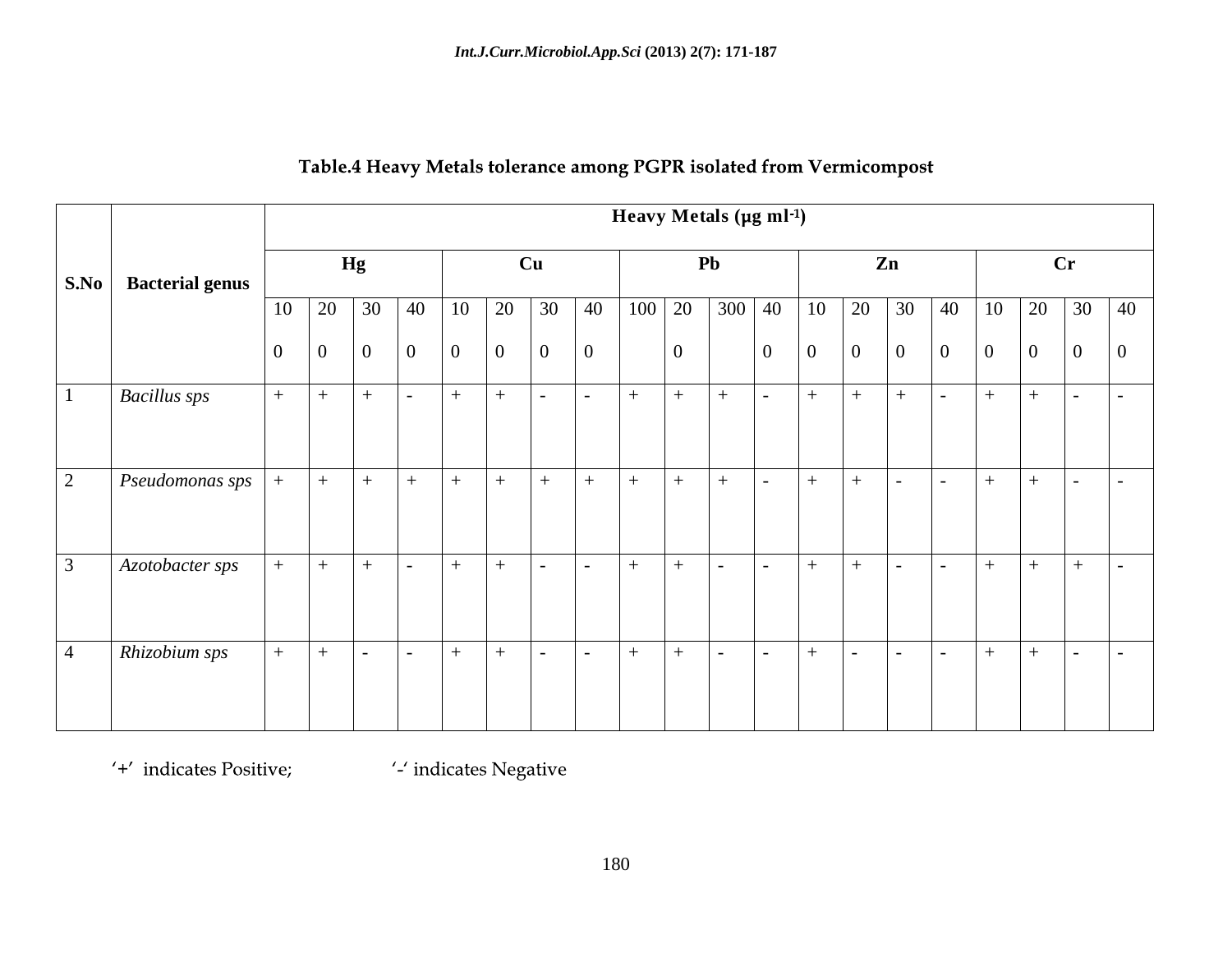### **Number of Root nodules** *Lumbricus rubellus* from temperate areas

All the treatments were significantly *excavatus* from the tropics (Edwards, increasing their efficiency on the root 1998). The survival, growth, mortality and nodules of black gram (*Vigna mungo L.* reproduction of these species have been *Hepper*) plant. Here, this experiment showed the best performance of T1, T2 a wide range of organic wastes (Edwards, and T3 than T1 as control. 1998). However, population dynamics,

Plant growth promoting Rhizobacteria known. Studies on the life cycle of increased the number of branches and earthworms are also necessary for leaves on plant growth over the control. . . . . . . effective vermiculturing (Bhattacharjee Here, this experiment showed the best performance of T1, T2 and T3 than T1 as control. India s agro-industrial sectorcontributes

highest number (24) of pods produced per control. The fresh weight and dry weight

organic farming. Certain species have degradation of organic wastes, viz., and nutrient contents in available form

**Number of branches and leaves** earthworms cannot be fully understood and *Eudrillus eugeniae* and *Perionyx*  studied thoroughly in the laboratory, using productivity and energy flow in unless the lifecycle of earthworm is and Chaudhuri, 2002).

*Lumbricus rubellus* from temperate areas

**Effect of vermicompost on the yield of**  in the form of wastes, which is either **Black gram (***Vigna mungo L. Hepper***)** thrown away or buried or burnt causing The number of main parameters on the cake), a major-by product of sugarcane yield of black gram was significantly processing is produced 12 million tones influenced by application of different annually. It is a spongy and dark brown treatments (Table.6). The number of material, contains sugar, fibre, cane wax, flower per plant ranged form 2 to 12. The inorganic salts, soil particles and rich plant by the application of vermicompost microbes (Yadav, 1995; Parthasarathi and T3 (Press mud) on the  $90<sup>th</sup>$  day. The plant Ranganathan, 1999). Because of its bad having no vermicompost produced the smell, costs involved in transports and fear minimum number (16) of pods per plants that its application might lead to crust on the  $90<sup>th</sup>$  day. The highest number (8) of formation, pH variation, pollution seeds present per pod of plant by the problems, farmers are reluctant to apply it application of vermicompost T3 than T0 to their land. Conventional composting of of 100 seeds were higher in the treatments doesnot remove the bad smell completely, T1 to T3 than in T0 (control) (Table. 6). has less nutritive value and is compacted. Vermiculture has received considerable pressmud by using *Lampito mauritii*, attention in recent years internationally for *Eudrilus eugeniae, Perionyx excavatus* its immense potential in recycling *and Eisenia fetida* into an eco-friendly biodegradable waste in popularizing organic fertilizer/soil amendmentand had been identified to be very useful in shows rich enzymatic microbial activities *Eisenia fetida, Dendrobaena venata* and facilitating the easy uptake by the plantshuge potential resource of plant nutrients environmental pollution. Press mud (filter micro and macro nutrients, enzymes and formation, pH variation, pollution this press mud takes about six months, We had already vermicomposted this found that this press mud vermicompost and nutrient contents in available form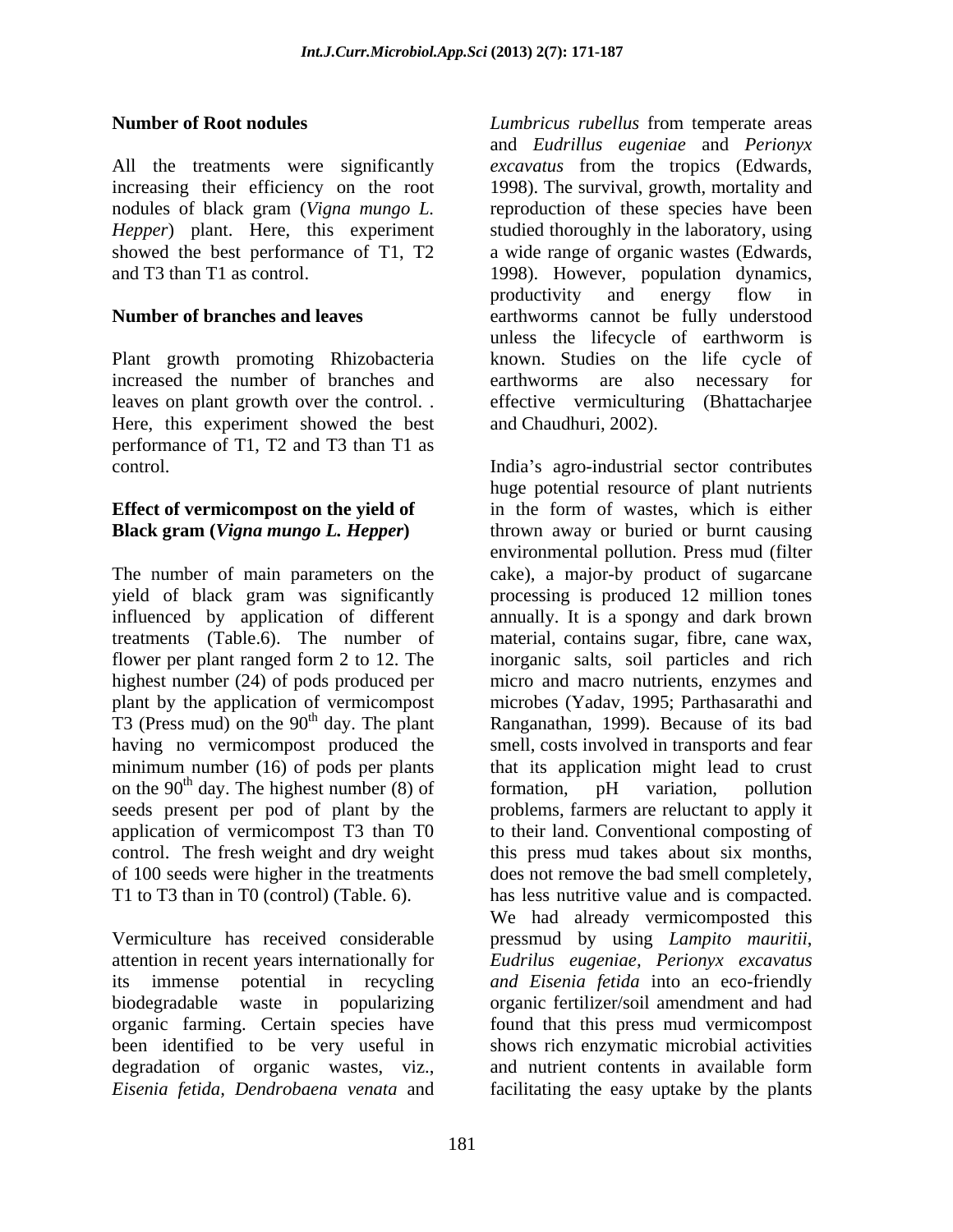(Parthasarathi and Ranganathan, 1999;

An important observation was showed in The worms along with organic manure's the physico-chemical characteristics of can be utilized as an alternative to costly Pressmud+CD (1:1) substrates subjected to vermicomposting with *Eisenia fetida* for contents. (Table 1). The physico-chemical confirm the concept that the earthworm characteristics such as E.C., NPK, Ca, Mg, Fe and Cu in Paper mill sludge, leaf litter Whereas pH, OC, Na, Mn, S, Zn, C/P and C/N in the vermicompost of Paper mill worm worked Press mud  $+$  CD showed contributed to this by stimulating decrease over worm unworked substrates and percent decrease was observed. The sludge, leaf litter and press mud  $(1:1)$  metals for their survival in the were higher than the values recorded on

earthworms, calciferous glands discharge the plant rhizosphere in polluted soils. amorphous calcium carbonate particles

Leaf litter is the major pollutant of the active site. Azotobacter spp, when expensive (Gohil, 1985). Therefore coworkers (1983) reported a reduction in

2001). received much attention and considered as biological treatment methods have efficient, low cost treatment for Leaf litter. inorganic fertilizers (Senappathi, 1980).

60 days showed changes in nutrient The findings of the present study thus and press mud (1:1) vermicompost showed (Karsten and Drake 1995). Lee (1985) increase over worm unworked substrates. suggested that the increase in microbial sludge, leaf litter and press mud (1:1) nutrients available as a result of enzymatic showed decrease over worm unworked breakdown of ingested materials. In the substrates. The NPK contents in worm present study, the high nitrogen and worked substrates were higher than worm moisture contents recorded in the unworked substrates. The C/N ratio of earthworms' guts may also have confirm the concept that the earthworm gut might be a specialized microhabitat of enhanced microbial activities in soils population in the gut of earthworms might be due to the utilization of additional moisture contents recorded in the earthworms' guts may also have contributed to this by stimulating microbial activity.

physico-chemical characteristics of Microorganisms have developed the different vermicomposts Paper mill mechanisms to cope with a variety of toxic 0th day of experiment i.e., the initial This study observed few rhizobacteria values. tolerant to multiple heavy metals and The parallel results have also been Pseudomonas sps were resistant to 400 reported by Ramalingam and ugml-1. It was also apparent that more Ranganathan, (2001); Prakash, *et al*., cultures of PGPR isolated from<br>(2008); Prakash and Karmegam (2010), vermicompost were tolerant to elevated that the N, P, K content showed an levels heavy metals. The selection of increasing trend, Nitrogen was excreted microorganisms both metal tolerant and nearly as ammonia in the urine released in efficient in producing PGP compounds can the gut it is mixed with cast. In be useful to speed up the recolonization of coated with mucus (Senapathi, 1980). toxic to cells and may cause cell death by water resource. Disposal of these by inoculated into heavy metal contaminated physical and chemical process is highly soil, inhibited N2-fixation. Rother and metals for their survival in the environment enriched with such metals. exhibiting a couple of PGP activities cultures of PGPR isolated from vermicompost were tolerant to elevated the plant rhizosphere in polluted soils. Heavy metals, at higher concentration, are interacting with nucleic acids and enzymes active site. Azotobacter spp, when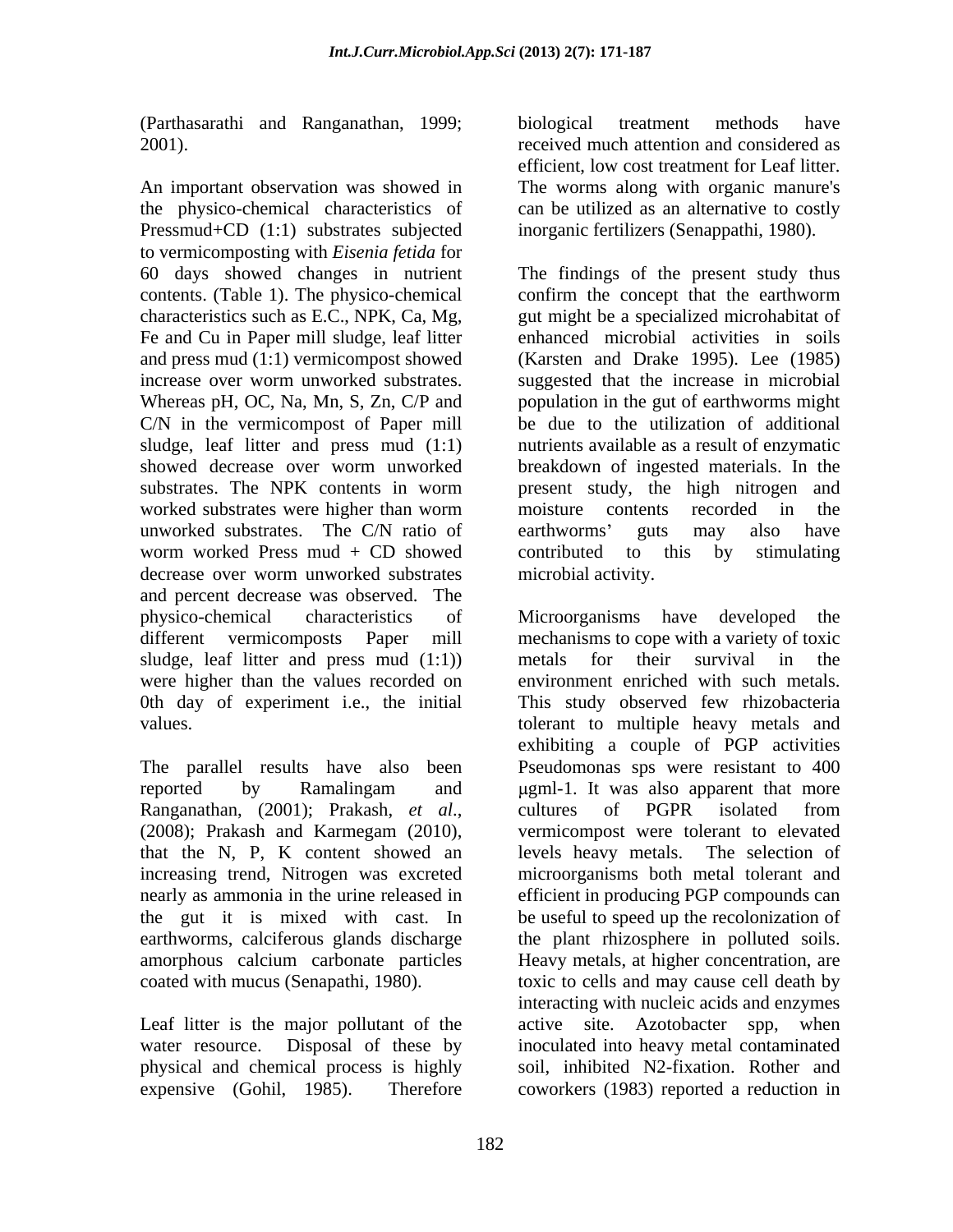nodule and plant size and in nitrogenase when compared the control (T0) i.e., red activity of clover at sites heavily soil (Table.5 and 6). All these observation contaminated with Cd and Pb. Chromium-<br>showed that vermicompost can form a resistant pseudomonads, isolated from increased rate of plant growth, therby paint industry effluents, were able to reducing the cost of crop production, stimulate seed germination and growth of improving soil fertility and saving the *Triticum aestivum* in the presence of potassium dichromate. entitled the chemical compounds. The nutrient uptake

The growth of the Black gram (*Vigna* decrease amount in normal soil *mungo* L. Hepper) was enhanced due to the application of plant growth promoting and V.*mungo* were reported by rhizobacteria in combination with Parathasarathi and Ranganathan (2001). Vermicompost. The effect of vermicompost and plant growth promoting rhizobacteria in various Vermistabilised organic substrates is very scanty. Hence the present study has been carried out. In the present experiment, the results the plant growth as a result of their ability revealed a beneficial effect of selected to fix nitrogen. All the bacterial isolates in organic substrates and Plant growth the present study were able to produce promoting Rhizobacteria on the black catalase. Bacterial strains showing gram (*Vigna mungo*). Similar observations catalase activity must be highly resistant to were made by Ramanathan (1986) clearly indicated that to obtain healthy seedlings.

The germination and seedling biomass of Green gram (*Vigna radiata*) was increased Similar to our findings of multiple PGP by organic inputs. The effect of organic activities among PGPR have been reported manures integrated with NPK chemical and yield parameters of press mud with on indigenous isolates of India are less vermicompost recorded higher yield. The commonly explored (Gupta *et al.*, 1998). effect of organics and plant growth The excessive use of chemical fertilizers promoting rhizobacteria reflected in shoot, characteristic of modern farming could root length and root numbers in the also have contributed to the low microbial investigation made in this study loads observed in this location. Most experiment. The highest shoot, root length, changes in agricultural technology have root hairs number, number of root nodules, ecological effects on soil organisms that number of branches and leaves were can affect higher plants and animals, obtained in T3 (Press mud) in this experiment (Table.5 and 6).

The field trial has shown that vermicompost increased the plant growth

showed that vermicompost can form a increased rate of plant growth, therby reducing the cost of crop production, improving soil fertility and saving the environment form the ill effects of (NPK) by plants and seeds yield was higher with vermicompost application and decrease amount in normal soil application. Similar results for *A. hypogea*  and *V.mungo* were reported by

It has been assumed that inoculation with bacteria like Bacillus, Pseudomonas, Rhizobium, and Azotobacter may enhance catalase. Bacterial strains showing environmental, mechanical, and chemical stress. Some of the above-tested isolates could exhibit more than two or three PGP traits, which may promote plant growth directly or indirectly or synergistically. by some other workers while such findings commonly explored (Gupta *et al.*, 1998).<br>The excessive use of chemical fertilizers including man.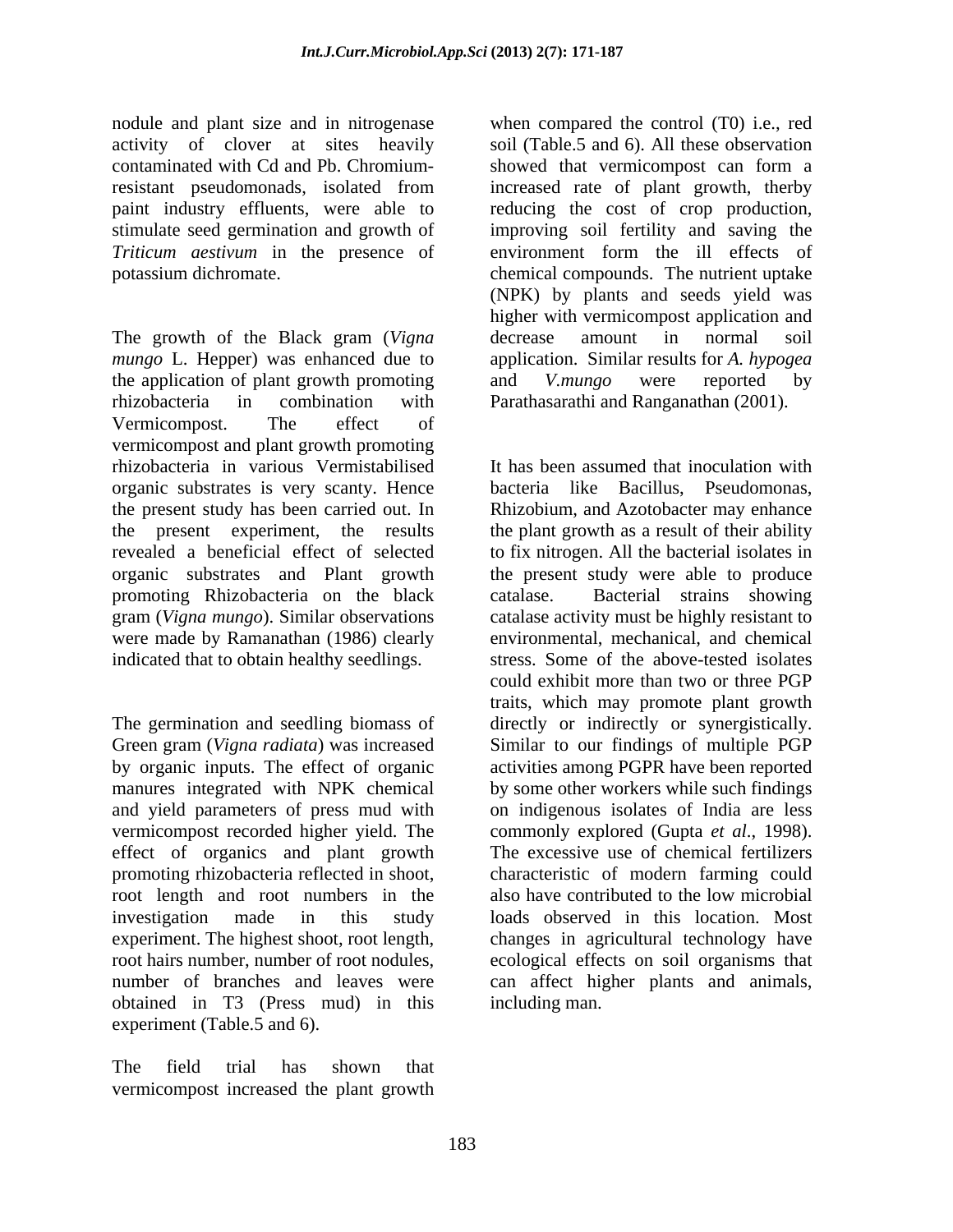| Table.5<br>ext of vermicompost and PGPR isolated from vermistabilised organic substrates on plant growth parameters* of<br>. Effect |
|-------------------------------------------------------------------------------------------------------------------------------------|
| <b>Black</b><br>k gram (Vigna mungo L. Hepper)                                                                                      |

|                  |             | Shoot length | Root        | No.of root     | No.of root | No. of         | No of          |
|------------------|-------------|--------------|-------------|----------------|------------|----------------|----------------|
| <b>Treatment</b> | No. of days | (cm)         | length (cm) | hairs          | nodules    | branches       | leaves         |
| T0               |             | 7.2          | 3.5         | $\sim$         | $\theta$   | $\bigcap$      |                |
| <b>T1</b>        |             | 9.6          | 5.9         | 14             | $\Omega$   |                |                |
| <b>T2</b>        |             | 8.8          | 4.8         | $\overline{a}$ | $\Omega$   |                |                |
| <b>T3</b>        | 15          | 9.8          | 5.9         | <sup>11</sup>  | $\theta$   | $\sim$         |                |
| T0               |             | 14.5         |             | 13             | 13         |                |                |
| <b>T1</b>        |             | 17           | 9.5         | 28             | 16         |                |                |
| T2               |             | 14.8         | $\Omega$    | 20             | 15         |                | $\overline{ }$ |
| <b>T3</b>        | 30          | 17.2         | 9.2         | 28             | 15         |                | $\Omega$       |
| T <sub>0</sub>   |             | 18.8         | 11.9        | 30             | 14         | $\overline{ }$ | 12             |
| <b>T1</b>        |             | 21           | 16.4        | 48             | 19         | $\Omega$       | 14             |
| T2               |             | 21.2         | 13.5        | 45             | 22         | 10             | 12             |
| <b>T3</b>        | 45          | 22.4         | 16.5        | 48             | 16         |                | 14             |
| <b>TO</b>        |             | 21.8         | 16.2        | 48             | 14         |                | 18             |
| <b>T1</b>        |             | 23.8         | 18.2        | 58             | 19         |                | 21             |
| <b>T2</b>        |             | 24           | 18          | 56             | 22         | 11             | 20             |
| <b>T3</b>        | 60          | 24.5         | 19.9        | 58             | 19         | 10             | 24             |
| T <sub>0</sub>   |             | 25.8         | 19.6        | 60             | 15         | $\Omega$       | 28             |
| <b>T1</b>        |             | 35.8         | 21.2        | 72             | 19         | 10             | 29             |
| <b>T2</b>        |             | 32           | 20.4        | 65             | 22         | 12             | 24             |
| <b>T3</b>        | 75          | 37           | 22.5        | 72             | 19         | 11             | 29             |
| <b>TO</b>        |             | 32           | 22          | 70             | 15         | 10             | 28             |
| <b>T1</b>        |             | 41.2         | 22.8        | 79             | 20         | -11            | 34             |
| <b>T2</b>        |             | 39           | 22.5        | 76             | 22         | 13             | 30             |
| <b>T3</b>        | 90          | 41.8         | 24.9        | 79             | 19         | 14             | 36             |

\*Mean of Three replications,  $T0 = Red Soil$ ; T1 = Paper Mil Sludge; T2 = Leaf Litter; T3 = Press Mud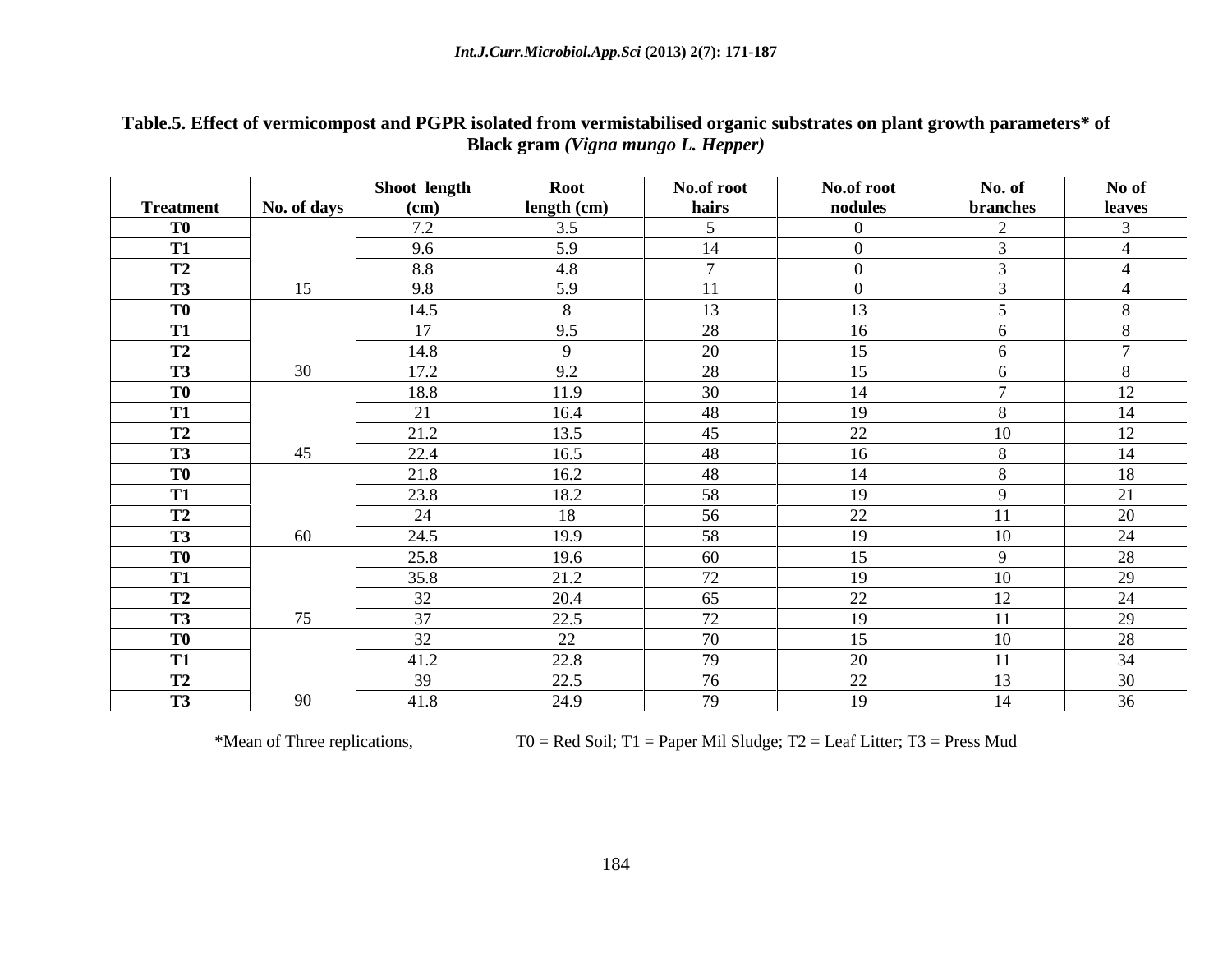|                  | No. Of | No of                                 | No of pods       | No of seeds     | Weight of 100           | Weight of 100          |
|------------------|--------|---------------------------------------|------------------|-----------------|-------------------------|------------------------|
| Treatment   days |        | <b>Flowers</b>                        | <b>Per plant</b> | Per pod         | seeds (fresh wt., $g$ ) | seeds (dry wt., g)     |
| T <sub>0</sub>   |        | $\sim$ 100 $\sim$                     | $\sim$ $-$       | $\sim$ $-$      | $\sim$ $ \sim$          | $\sim$ $-$             |
| <b>T1</b>        |        | $\sim$ $-$                            | $\sim$ $ \sim$   | $\sim$ $ \sim$  | $\sim$ $ \sim$          | $\sim 10^{-11}$        |
| <b>T2</b>        |        | $\sim 10^{-10}$                       | $\sim$ $ \sim$   | $\sim$          | $\sim$ $ \sim$          | $\sim$ $ \sim$         |
| T3               | 15     | $\sim$ 100 $\sim$                     | $\sim$ $ \sim$   | $\sim$ $ \sim$  | $\sim$ $-$              |                        |
| T <sub>0</sub>   |        | $\sim$ $ \sim$                        | $\sim$ $ \sim$   | $\sim$          | $\sim$ $ \sim$          | $\sim$                 |
| T1               |        | $\sim$ $-$                            | $\sim$ $-$       | $\sim$ $-$      | $\sim$ $-$              | $\sim$ $-$             |
| <b>T2</b>        |        | $\sim$ $ \sim$                        |                  | $\sim$ $ \sim$  | $\sim$ $ \sim$          | $\sim$ $ \sim$         |
| <b>T3</b>        | 30     | $\sim 100$                            |                  | $\sim$ $ \sim$  | $\sim$ $ \sim$          | $\sim$ $-$             |
| T <sub>0</sub>   |        | $\overline{0}$                        | $\overline{0}$   | $\overline{0}$  | $\sim$ $-$              | $\sim$ $ \sim$         |
| <b>T1</b>        |        | $\bigcap$<br>$\overline{\phantom{0}}$ | $\overline{0}$   | $\overline{0}$  | $\sim$ $-$              | $\sim$ $ \sim$         |
| T2               |        | $\bigcap$<br>∠                        | $\overline{0}$   | $\overline{0}$  | $\sim$ $-$              | $\sim$ $-$             |
| T3               | 45     | $\gamma$<br>$\overline{2}$            | $\overline{0}$   | $\overline{0}$  | $\sim$ $ \sim$          | $\sim$ $-$             |
| T <sub>0</sub>   |        | 6                                     | $\gamma$         | $5\overline{)}$ | 6                       | $\boldsymbol{\Lambda}$ |
| <b>T1</b>        |        | 6                                     | $\overline{4}$   | 6               | 6.8                     | 4.5                    |
| T2               |        | 10                                    | 6                | 8               | $\mathcal{L}$           | 4.8                    |
| T3               | 60     | 8                                     | 12               | 8               | 7.2                     | 4.8                    |
| T <sub>0</sub>   |        | $\mathcal{L}$                         | 6                | 6               | 6.8                     |                        |
| T1               |        | 8                                     | 16               | 8               | 7.8                     | $\leq$                 |
| T2               |        | 8                                     | 12               | 8               | 7.8                     | $\epsilon$             |
| <b>T3</b>        | 75     | 8                                     | 16               | 8               | 7.8                     | $\epsilon$             |
| T <sub>0</sub>   |        | 6                                     | 16               | 8               | $\overline{7}$          | $\leq$                 |
| $T\overline{1}$  |        | 8                                     | 21               | 8               | 7.8                     |                        |
| <b>T2</b>        |        | 8                                     | 22               | 8               | 8.2                     | 6                      |
| <b>T3</b>        | 90     | 12                                    | 24               | 8               | 8.2                     |                        |

# **Table.6 Effect of vermicompost on the yield of Black gram (***Vigna mungo***)**

\*Mean of Three replications,  $T0 = Red Soil$ ; T1 = Paper Mil Sludge; T2 = Leaf Litter; T3 = Press Mud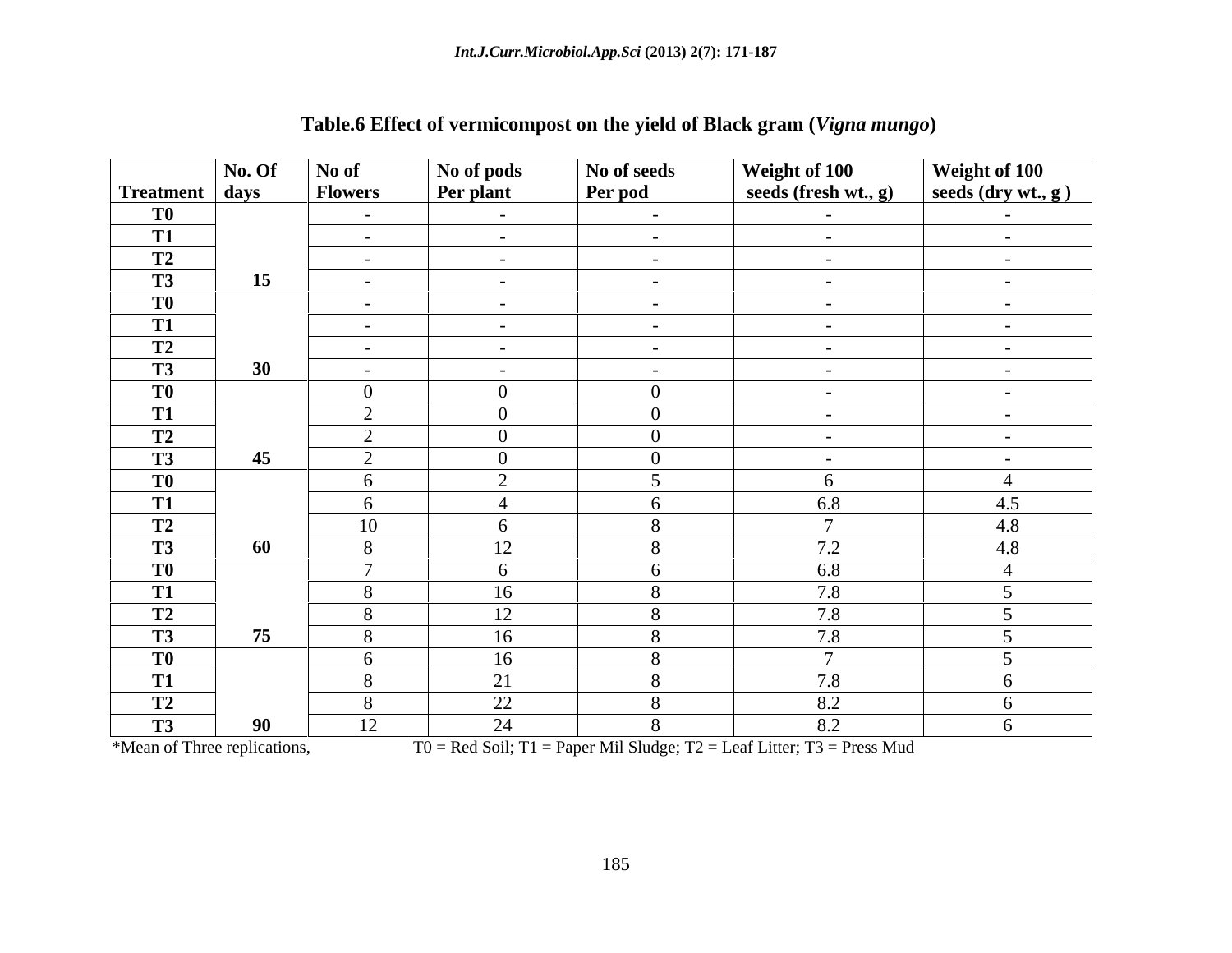The findings of the present study reinforce **References** the general concept that the gut and casts of earthworms tend to be much more Bhattacharjee, G., P.S. Chaudhuri and microbiologically active than the Datta, M 2001. Response of paddy surrounding soil. Enhancing the growth of these soil organisms can serve as a basis for the development of 'living soils' by optimizing the potentials of the beneficial

In conclusion, vermicomposting Thampan, P.K. (Ed.), Organics in soil technology involves harnessing health and crop production. Peekay earthworms as versatile natural bioreactors tree crops development foundation, playing a vital role in the decomposition of organic matter, maintaining soil fertility Cappuccino, J. C., Sherman, N., 1992. In: and in bringing out efficient nutrient recycling and enhanced plants growth. In New York, pp. 125–179 this study Paper mill sludge, leaf litter and press mud were vermicomposted by using *Eisenia fetida* in laboratory conditions. Hence, mass rearing and maintaining the In:Earthworm Ecology, CRC Press earthworm, *Eisenia fetida* and can be used for composting the Paper mill sludge, leaf Glick, B.R., 1995. The enhancement of litter and press mud. Then the plant growth by free living bacteria. vermicompost is used as an organic Can. J. Microbiol. 41, 109–114. fertilizer since it has appropriate Gupta, S., K.Mohan, R.K. Prasad, S. macronutrients, micronutrients and Gupta and Kansal, A. 1998. Solid microorganisms that may support the plant growth. and opportunities. Resource

The good evidence produced through plant Karsten, G.R., and Drake, H.L. 1995. growth experiments carried out in the present study shows that vermicompost can promote plant growth and retain major earthworm and forest soils Appl. nutrients in soil. The study clearly Environ. Microbiol. 61: (3) 1039-1044. indicates that the vermicompost in respect Kloepper, J.W., R. Lifshitz and of organic substrates and earthworm species utilized had increased amount of plant growth when compared control (T0) i.e red soil. The long run effect of similar 39–43. application trials are required to Lee, K.E., 1985. The role of soil fauna in completely justify the improvement of soil

# **References**

- Datta, M 2001. Response of paddy (var.TRC-87-251) crop on amendment of the field with different levels of vermicompost. Asian. J. Microbiol. Biotechnol. Environ. Sci. 3:191-196.
- biotic populations identified in this work. Bhawalkar, U.S., and Bhawalkar, V.U. 1992. Vermiculture biotechnology. In: Cochin, pp. 69-85.
	- Microbiology: A Laboratory Manual, New York, pp. 125–179
	- Edwards, C.A., 1998. The use of earthworms in the breakdown and management of organic wastes. LLC, Boca Raton, FI, pp 327-354.
	-
	- waste management in India: options and opportunities. Resource Conservation Recycle, 24:137-154.
	- Comparative assessment of the aerobic and anaerobic microfloras of earthworm and forest soils Appl.
	- Kloepper, J.W., R. Lifshitz and Zablotowicz, R.M., 1989. Free-living bacterial inocula for enhancing crop productivity. Trends. Biotechnol. 7: 39 43.
- fertility status. management and conservation of soil. nutrient cycle. Advances in Fauna Oxford and IBH Pub. Co.Pvt. Ltd.pp. 465-472.